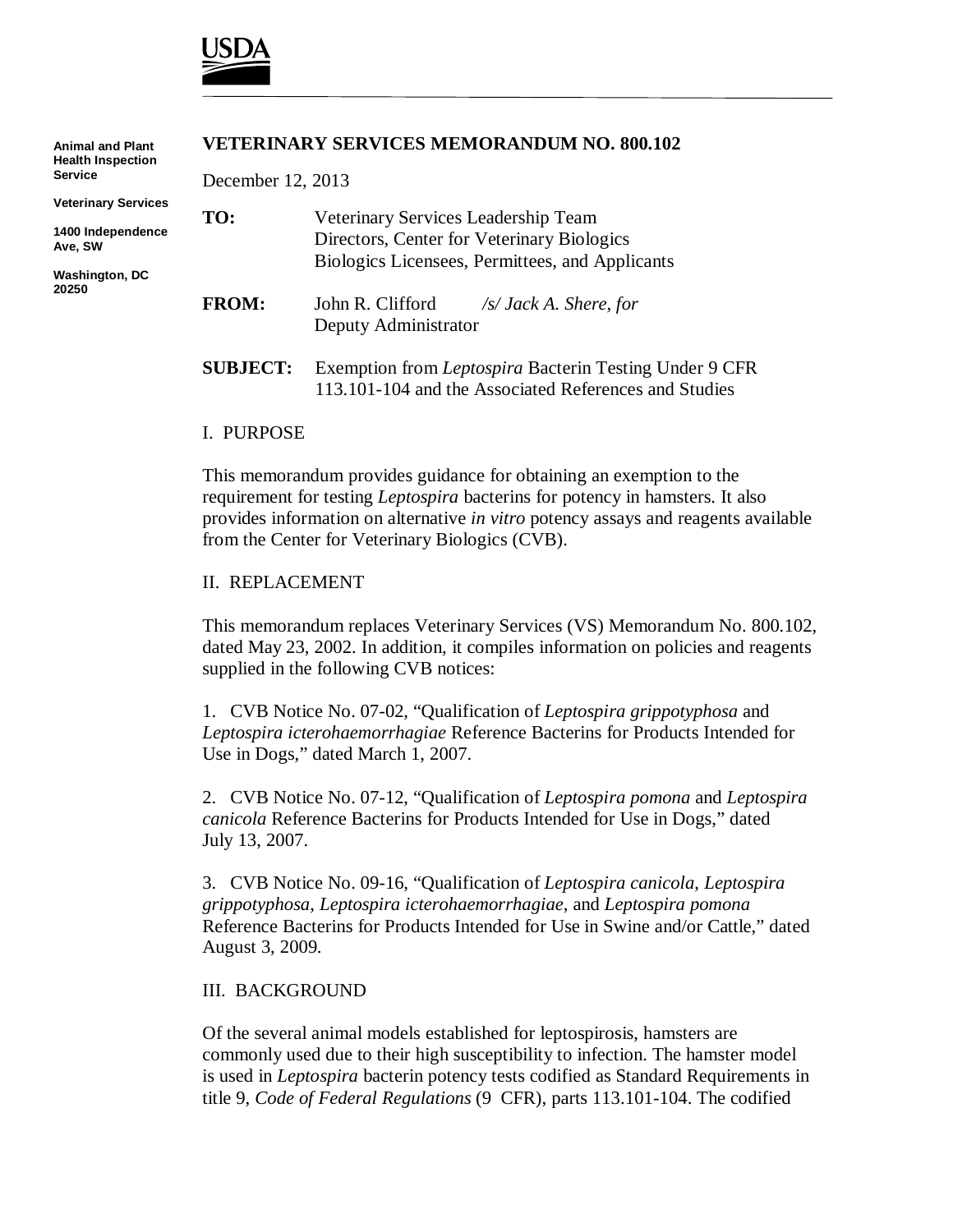tests utilize a vaccination challenge format in a hamster model. Product is diluted based on the host animal dose volume. The route used is described as "in accordance with label recommendations for use."

The CVB considers exemptions to codified tests, per 9 CFR 113.4 (a), if the replacement test is at least equivalent to the Standard Requirement and the test methods are described in the filed Outline of Production for the product.

In keeping with its commitment to replace animal tests with *in vitro* tests, enzyme-linked immunoassays (ELISA) and associated reagents for potency testing *Leptospira* products have been developed by the CVB. Test details are provided in Supplemental Assay Methods (SAM) 624-627, and reagents are available per VS Memorandum No. 800.97. We encourage firms to obtain exemptions to use the ELISA tests.

The ELISAs require a suitably qualified reference bacterin. The CVB supplies nonadjuvanted *Leptospira* reference bacterins that may be used to test products intended for use in dogs, cattle, or swine. The stability of the Standard Reference Bacterins will be monitored by the CVB via performance in the relevant codified hamster test. New Standard Reference Bacterins will be qualified using the relevant codified hamster test. The availability of Standard Reference Bacterins does not preclude the use of a suitable qualified alternative reference developed by the licensee, and an alternative reference may be necessary for certain products. Qualifying a new reference bacterin typically involves the demonstration that the reference is acceptably efficacious in a host animal vaccination-challenge model. A surrogate animal model may be used in lieu of host animal studies to qualify a reference (not for pivotal efficacy), provided that the surrogate animal model is deemed to be an acceptable indicator of efficacy in the host animal. The CVB conducted studies to confirm that the codified hamster test is a suitable surrogate to evaluate the potency of the following *Leptospira* fractions in dogs, cattle, and swine: *Leptospira* serogroups *canicola*, *grippotyphosa*, *icterohaemorrhagiae*, and *pomona*.

# IV. POLICY

A. Host Animal Efficacy Studies. Although the codified hamster test is considered to be correlated to host animal efficacy, in most cases it does not reflect the natural transmission of the pathogen in the host animal. Therefore, the CVB requires host animal efficacy studies to license products containing new Master Seed Bacterins (MSB) or to evaluate substantial production method changes. The antigen input of the efficacy serial should be characterized in objective terms (e.g., organism counts prior to inactivation), not as potency relative to a reference, and the efficacy serial should also pass the hamster test. If these conditions are met, subsequent reference bacterins prepared to contain at least as much antigen as the efficacy serial may be qualified using the relevant codified hamster test. Summarize host animal efficacy studies in section V.C of the Outline of Production, and include the challenge strain identified to the serogroup.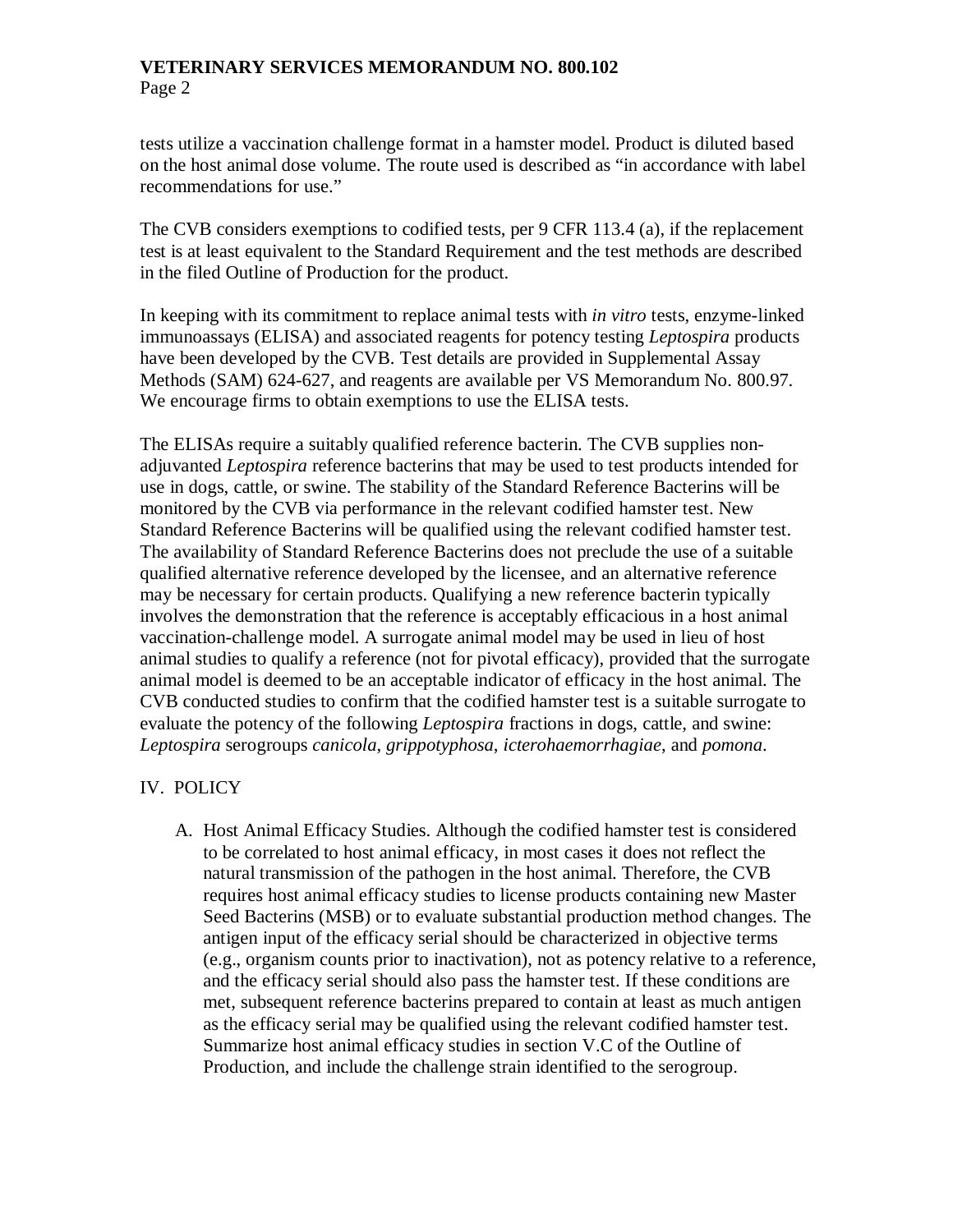B. Codified Hamster Test. The route used in the hamster potency test should be consistent with the label recommendations for the host animal.

|                | Host Animal routes | Codified Hamster Test routes                       |                                                                    |  |
|----------------|--------------------|----------------------------------------------------|--------------------------------------------------------------------|--|
| Efficacy study | Labeling           | Hamster<br>vaccination route<br>for Serial release | Hamster<br>Vaccination route<br>for ELISA reference<br>maintenance |  |
| IM.            | IM.                | IM.                                                | IM.                                                                |  |
| SC.            | SC                 | SC.                                                | SC                                                                 |  |
| IM & SC        | IM & SC            | IM or SC but must<br>specify in Outline            | IM or SC but must<br>specify in Outline                            |  |
| IM & SC        | <b>SC</b>          | SC                                                 | SC.                                                                |  |
| IM & SC        | IΜ                 | IΜ                                                 | IM                                                                 |  |

## **When the hamster test is used, we encourage firms to use humane end points wherever possible.**

C. Exemptions to use ELISA based tests. The licensee or permittee must request an exemption to tests prescribed in 9 CFR 113.101-104. The ELISA procedure must be described in the relevant Outlines. To maintain the exemption, the minimum antigen content specified in section IV of the Outline must not be reduced from that established at licensing. Prelicense products must meet all current requirements for establishment of minimum antigen content. Cite the exemption as described in VS Memorandum No. 800.206.

Submit the following supporting information to request an exemption to codified potency testing:

- 1. *MSB.* Identify the MSB to the serogroup level to ensure the reagents utilized in the ELISA protocol are appropriate.
- 2. Production methods should be detailed to ensure significant changes can be noted.
- 3. Validate the performance of the ELISA with the specific product for which the exemption is sought. Follow the guidance in VS Memorandum No. 800.112 to generate specificity, reproducibility, and parallelism data. *Leptospira* bacterins do not react identically in the ELISA; firms with some data collected to validate the test may submit preliminary data for CVB review and comment.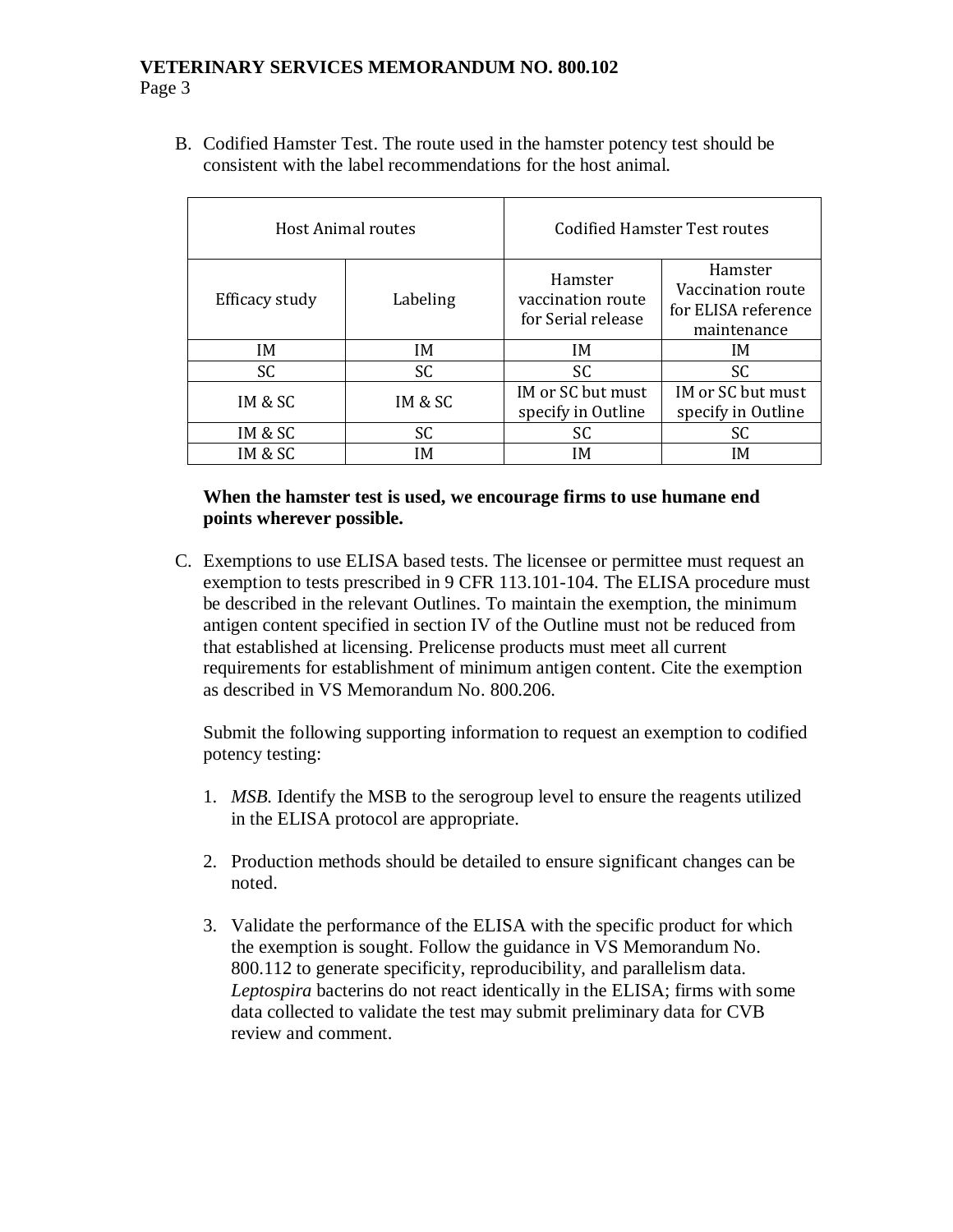- D. Identification of a reference bacterin. The need for a qualified reference may be addressed by one of the following methods, provided the potency assay can be acceptably validated using the proposed reference, as indicated above.
	- 1. *Standard Reference Bacterin*. Use the Standard Reference Bacterin supplied by the CVB at the recommended working dilution. The Standard Reference Bacterin can be used to release product labeled as an aid in the prevention of disease due to the applicable *Leptospira* in dogs, cattle, or swine.
	- 2. *Product-matched Reference Bacterin (qualified by hamster test)*. Produce a product-matched reference bacterin containing at least as much antigen input as the efficacy serial and qualify it via the codified hamster potency test. Submit data from at least three independent codified tests (beginning with three separate vials of product). If the reference will be used to test products that are recommended for subcutaneous injection, vaccinate the hamsters subcutaneously. Suitable references should repeatedly generate satisfactory results in the codified test. All candidate reference preparations will be subject to confirmatory testing by 9 CFR 113.101-104, as appropriate, before final Animal and Plant Health Inspection Service approval is granted.

This approach may be required for adjuvanted products that do not demonstrate acceptable parallelism with the non-adjuvanted Standard Reference Bacterin in the potency assay. References qualified in this manner can be used to release product labeled as an aid in the prevention of disease due to the relevant *Leptospira* in the relevant host animal.

- 3. *Host qualified reference bacterin.* If data submitted to support the hamster test is not appropriate for a product, this may be considered by the CVB on a case-by-case basis. For those references which are not suitable for monitoring in hamster assay, the reference should be requalified in the host animals at regular intervals of five years.
- E. Valid Challenge Ranges. When the hamster vaccination challenge tests are conducted via 9 CFR 113.101-104, a range of 10-10,000 hamster LD50 is codified. Valid test results are not obtained at challenge doses above 10,000 LD50. This may be due to an immunizing effect or the induction of a chronic disease state. Over-challenges are considered a no test and must be repeated. No changes to this policy will be considered unless additional guidance is released.
- F. Stability Monitoring of References
	- 1. Standard Reference Bacterins will be monitored by CVB utilizing the hamster test.